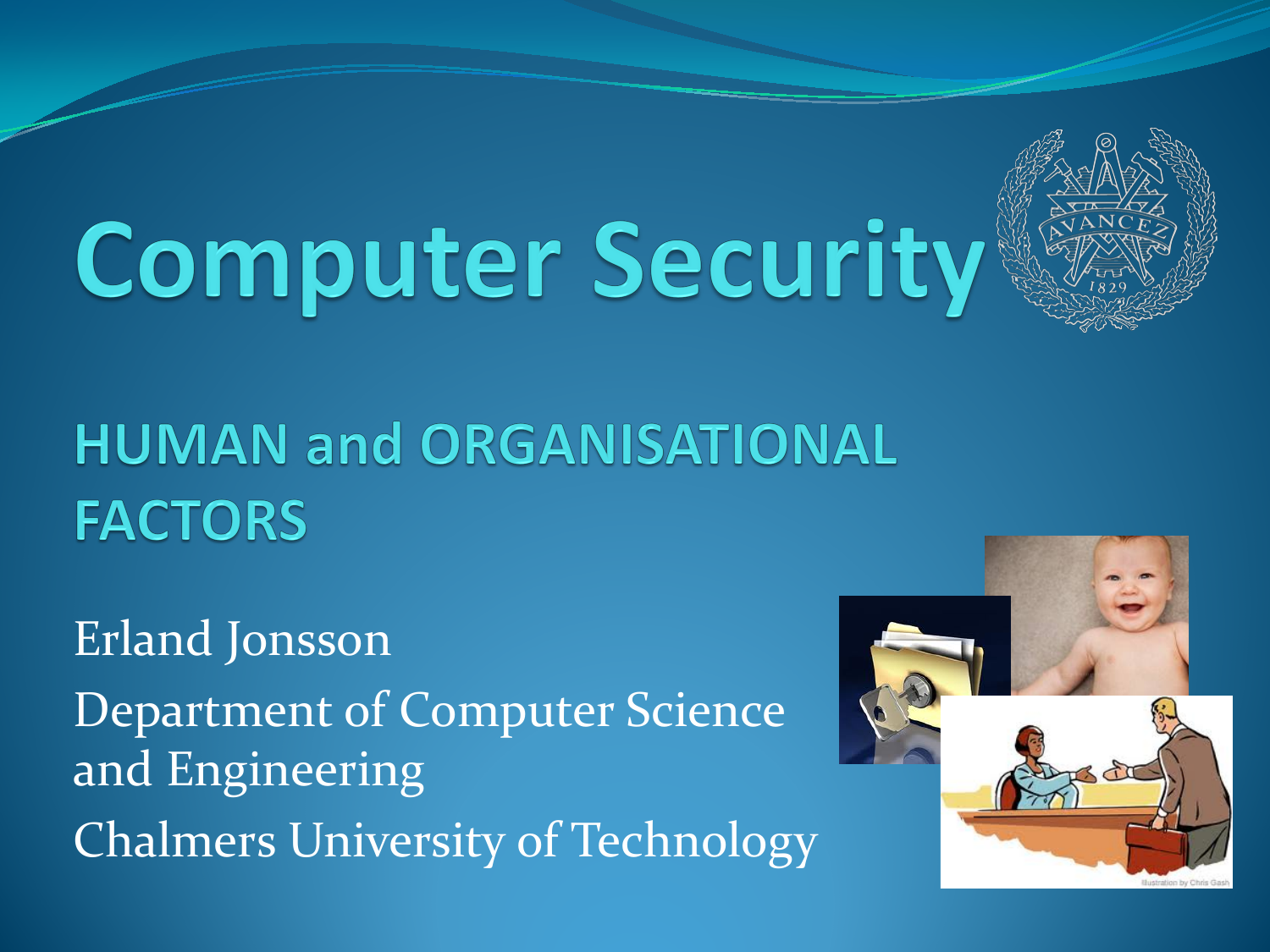## The greatest threat: the Human Being



Why is the Human Being the greatest threat?:

- The Human Being is an integrated part of the system (on several levels, in all phases)
- The adaptation between the Human Being and the system is incomplete and error-prone
- The Human Being is human! (e.g. forgetful unsuspecting, negligent, egoistic, open to bribery, ...)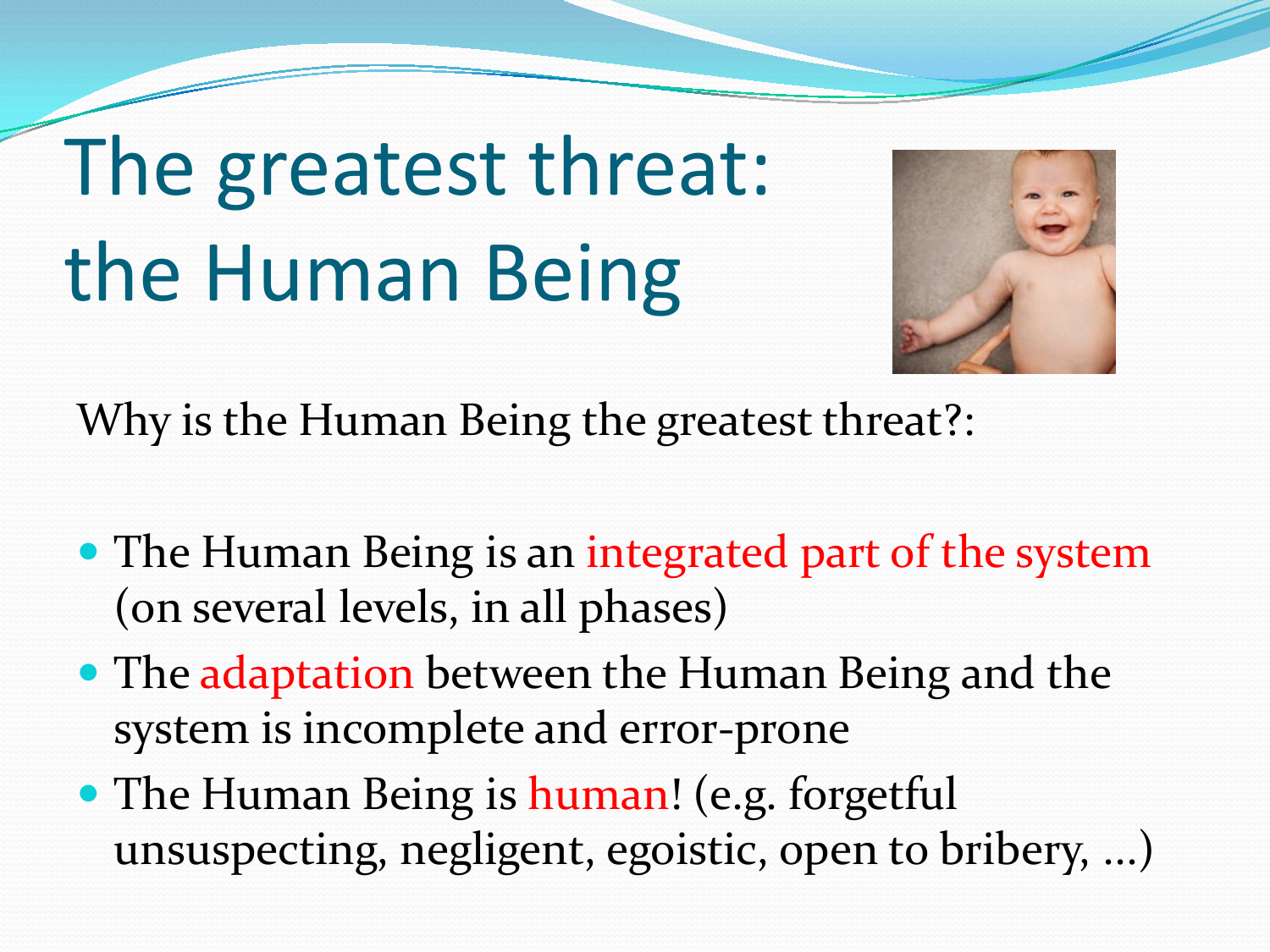## Why is the Human Being the greatest threat? (cont'd)

- We do not really realize this (and in any case we do not act accordingly.)
- We are prejudiced



- We believe that we can solve the problem in a technical way -
	- but in reality we can only improve the odds!
- Example to follow: The use of passwords (remembering/aging/etc)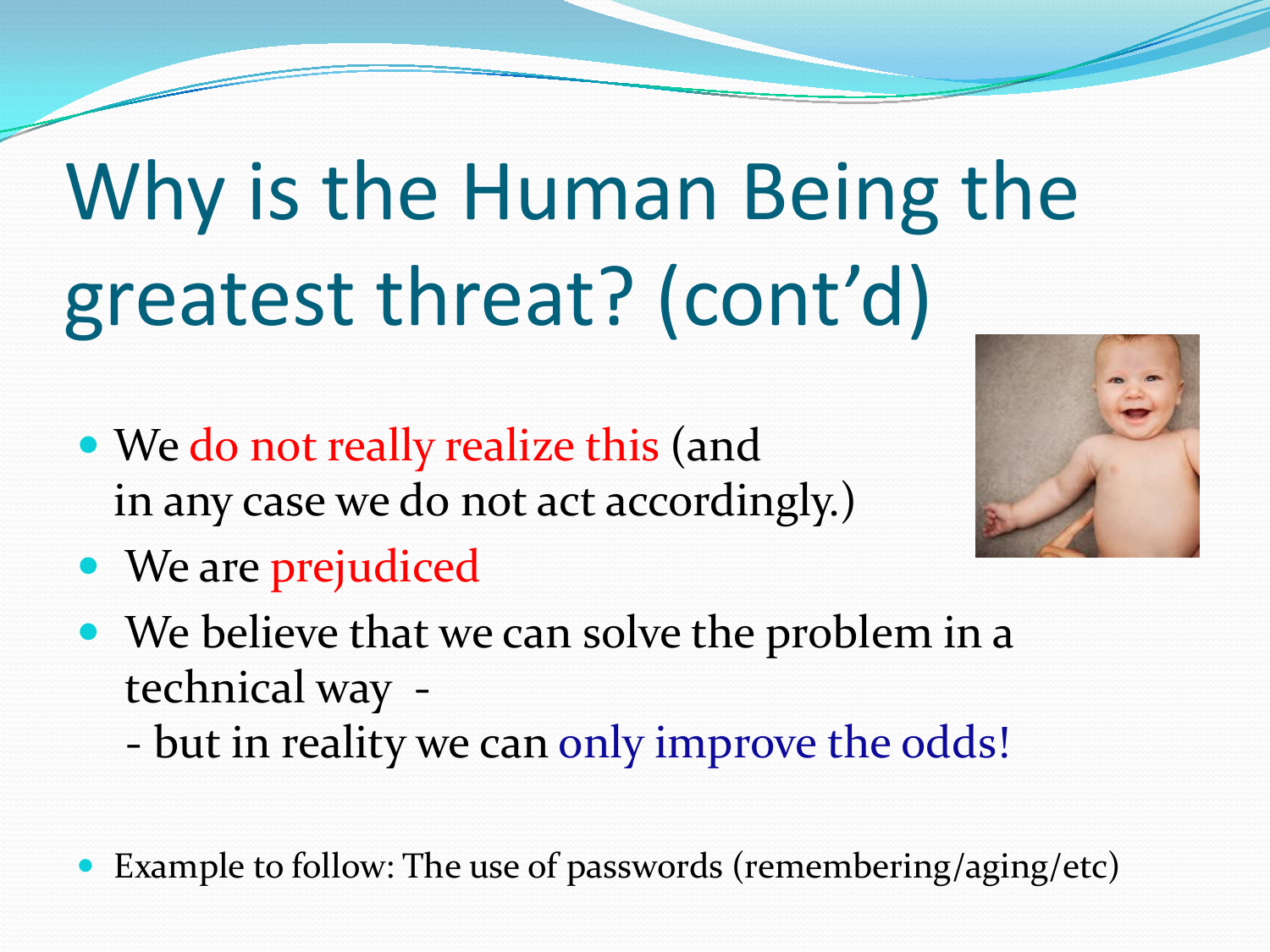#### We are prejudiced: What does hackers look like? Maybe like this:



#### But mostly like this:





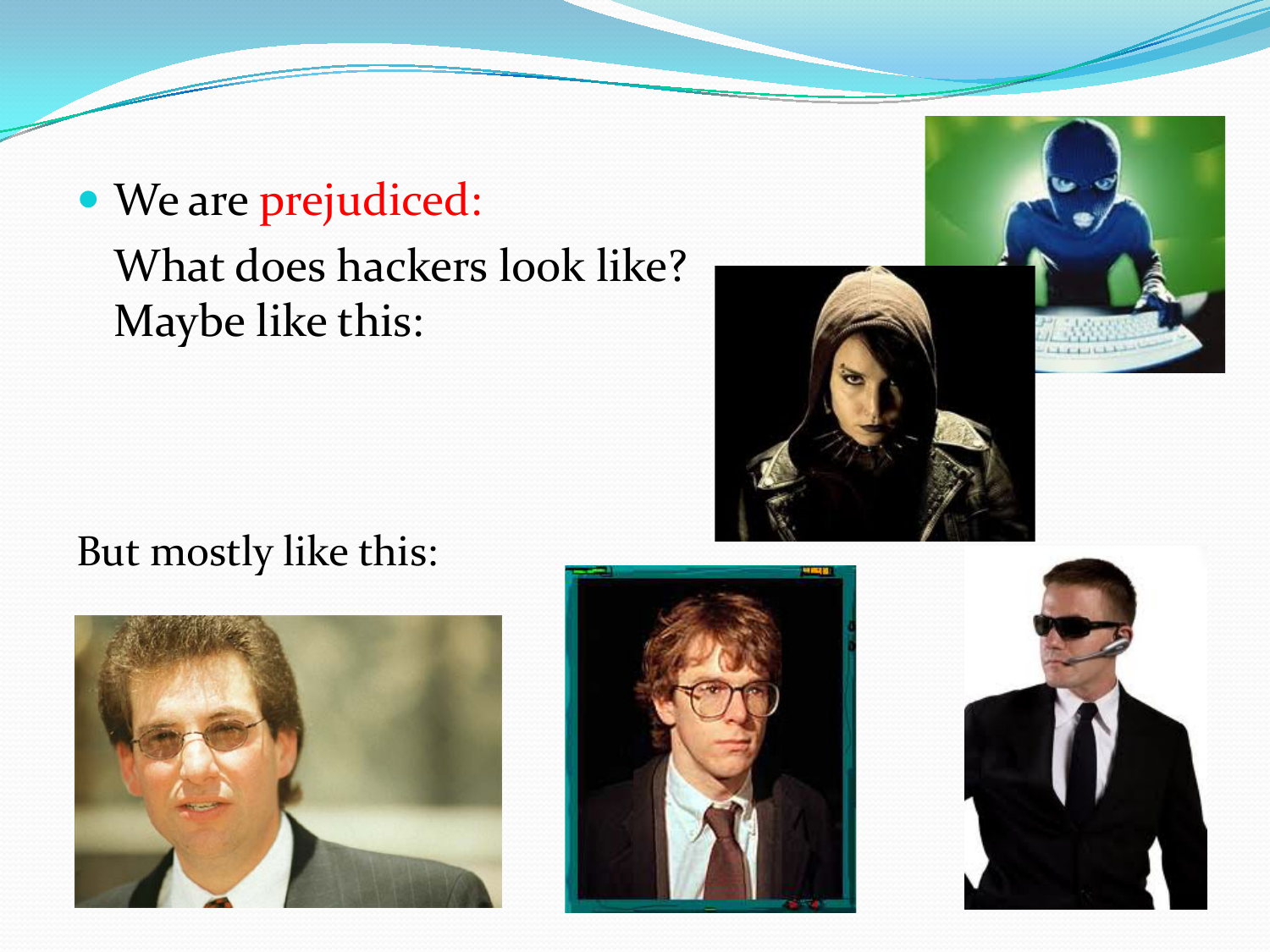#### Example: Use of passwords

• Intrusion method: Guess passwords/Exhaustive search (e.g. using the Crack software)



• Where is the vulnerability/Who is to blame?

- system designer: who constructs the system? (password length insufficient, password file readable)
- customer: who bought insecure software?
- users:
	- who are choosing bad passwords?
	- who write them down/who give them away?
- system administrator: for not checking the passwords?
- the boss: who does not inform/educate his employees?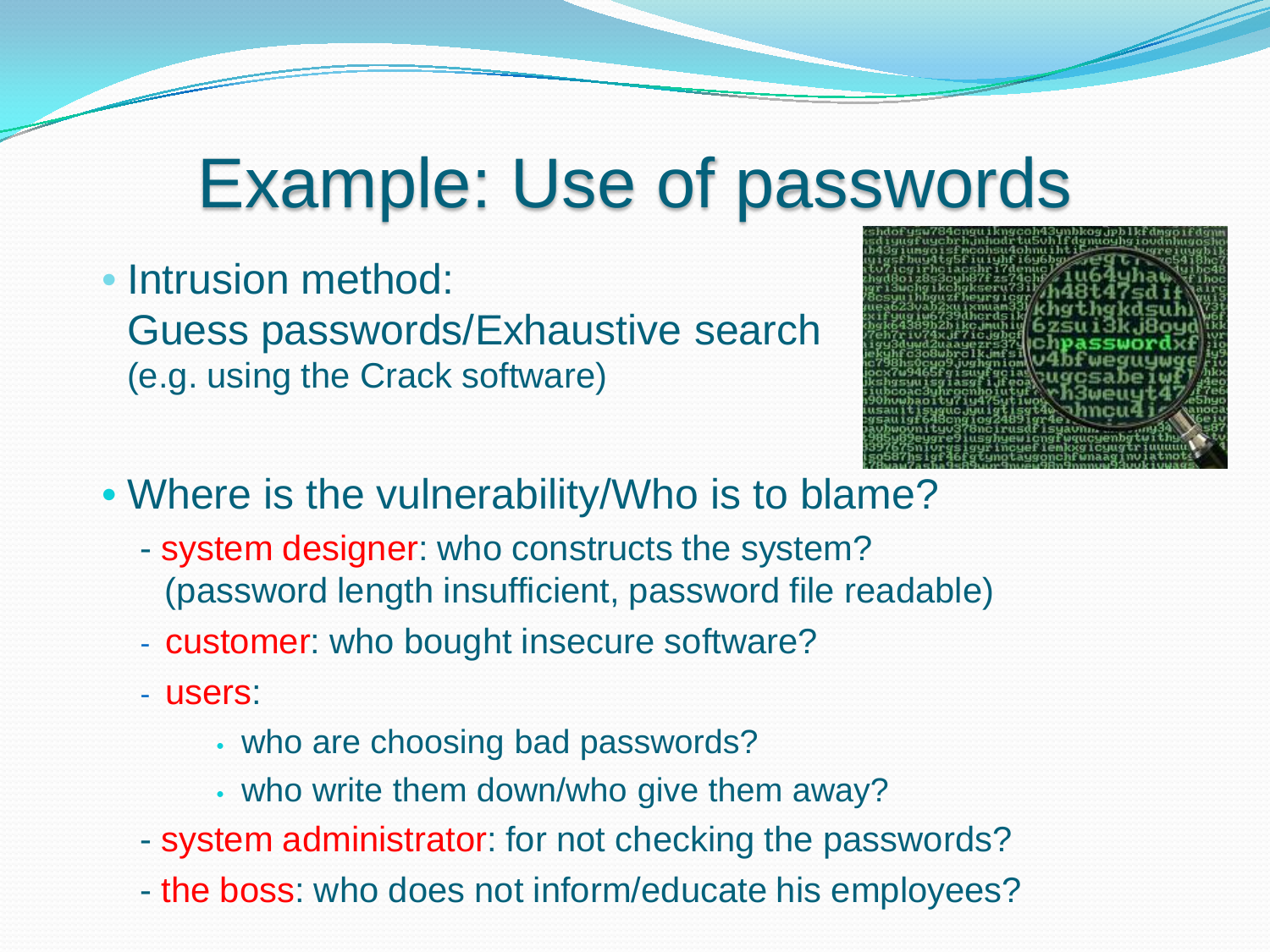#### Example: Use of passwords How to fix the problem - 1?



• Possible countermeasure 1: Generate passwords that could be pronounced and that are easy to memorize! But still being "random":

=> Result: The sample space was significantly reduced, so it became much easier to guess the password with Crack!! (Human deficient conclusions)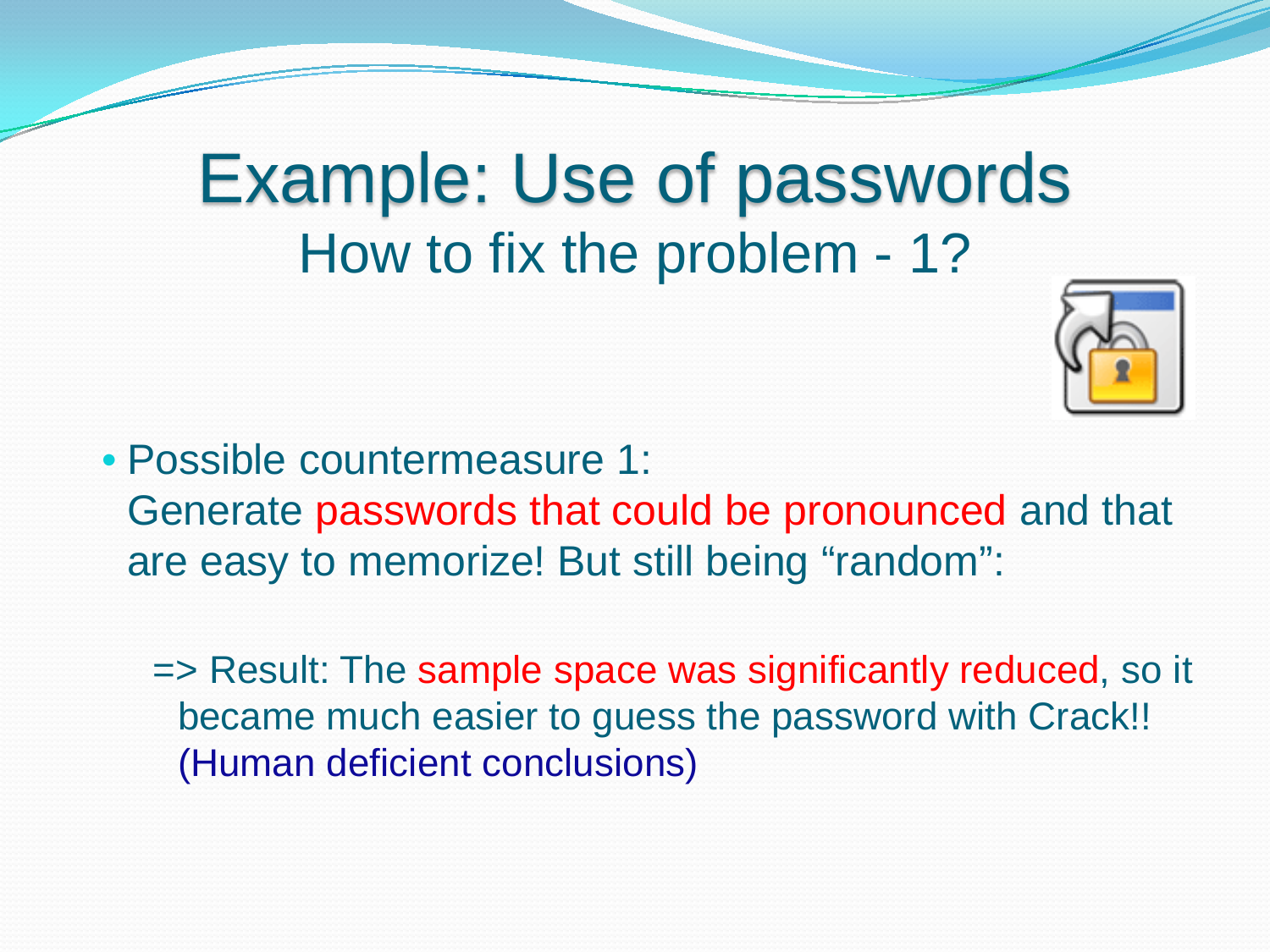#### Example: Use of passwords How to fix the problem - 2?

- Possible countermeasure 2:
	- Password aging: The system enforces a change after a certain predefined time:
		- => RESULT: Users change between two different passwords all the time or "change/change back" immediately.
- Thus: The system "remembers" old passwords and does not accept re-use of a password that has already been in use (the last n times).
	- => RESULT: Users change passwords n+1 times each time a password change is enforced! (Human laziness/inability to adhere to rules)

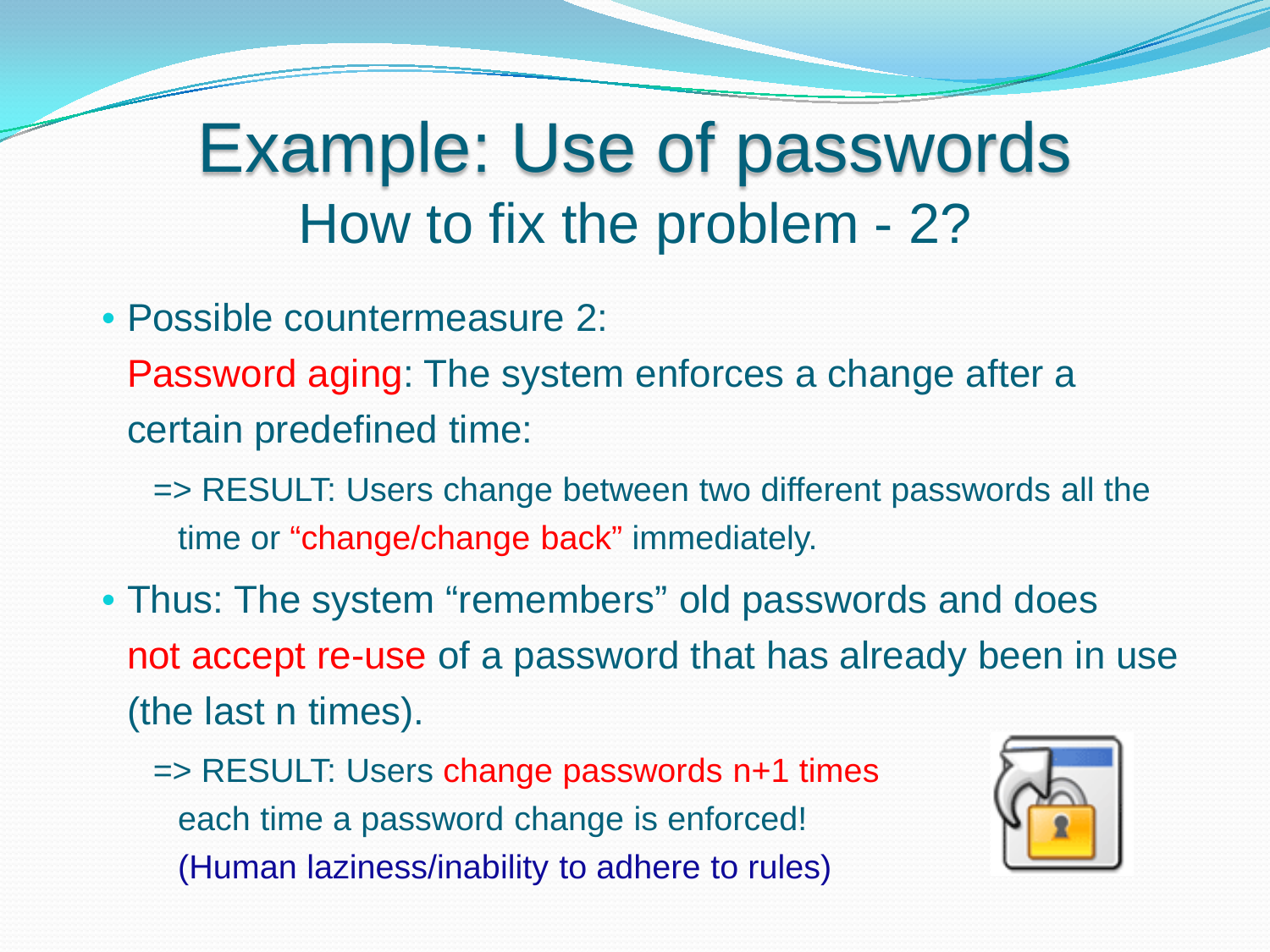Most fraud and security problems were caused by implementation errors and management failures (Rather than technical attacks and cryptanalysis.)



- No public feedback on how cryptographic system fail!
- Out several hundred problems reported only two were due to "bad" encryption, even though the cryptographic metods used were insufficient.

(Ref: Ross Andersson: "Why cryptosystems fail", Communications of the ACM,Vol. 37, No. 11, 1994. )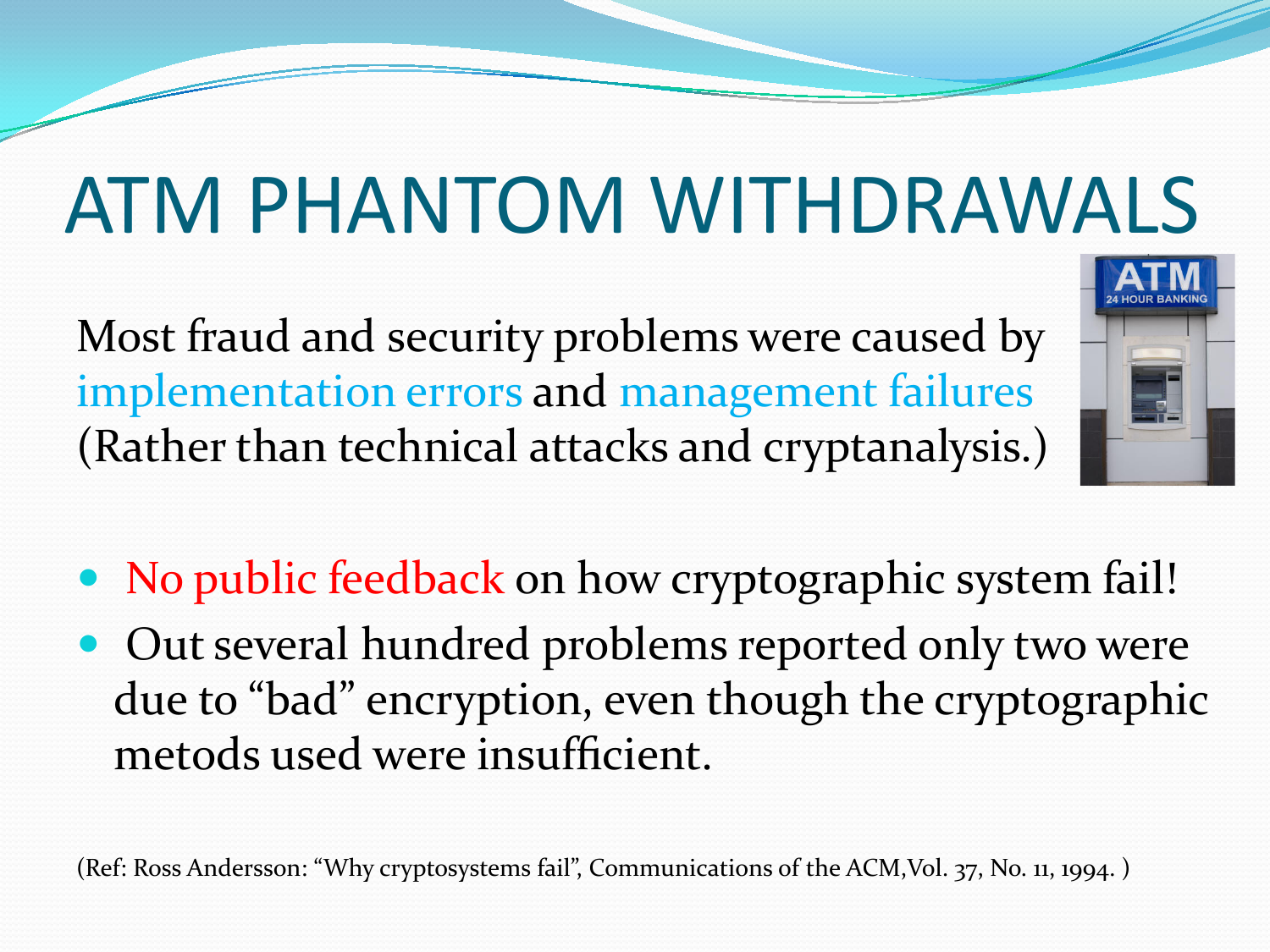- "Phantom withdrawals" were mainly due to:
- software errors (1 transaction out of 10 000 goes wrong)



 (former) employee fraud (1% of GB bank employees are dismissed each year for disciplinary reasons)

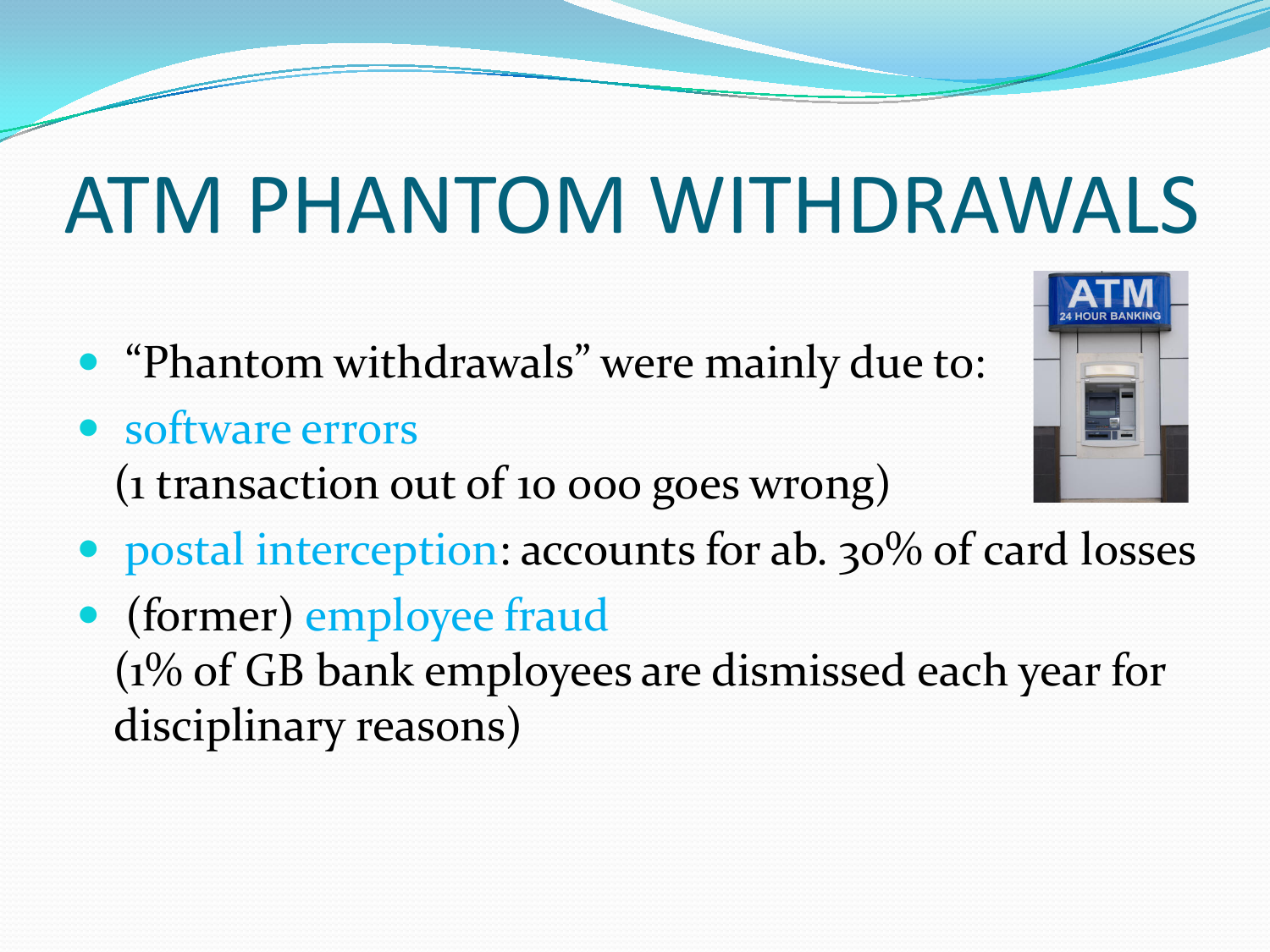Examples of specific security problems:





• The bank did not check address changes, so a bank clerk could have an extra card (+ PIN code) of a client's account issued to himself. It was also possible to prevent the "false" withdrawals to show up on the account statement.

One bank had only three different PIN codes. (secret!)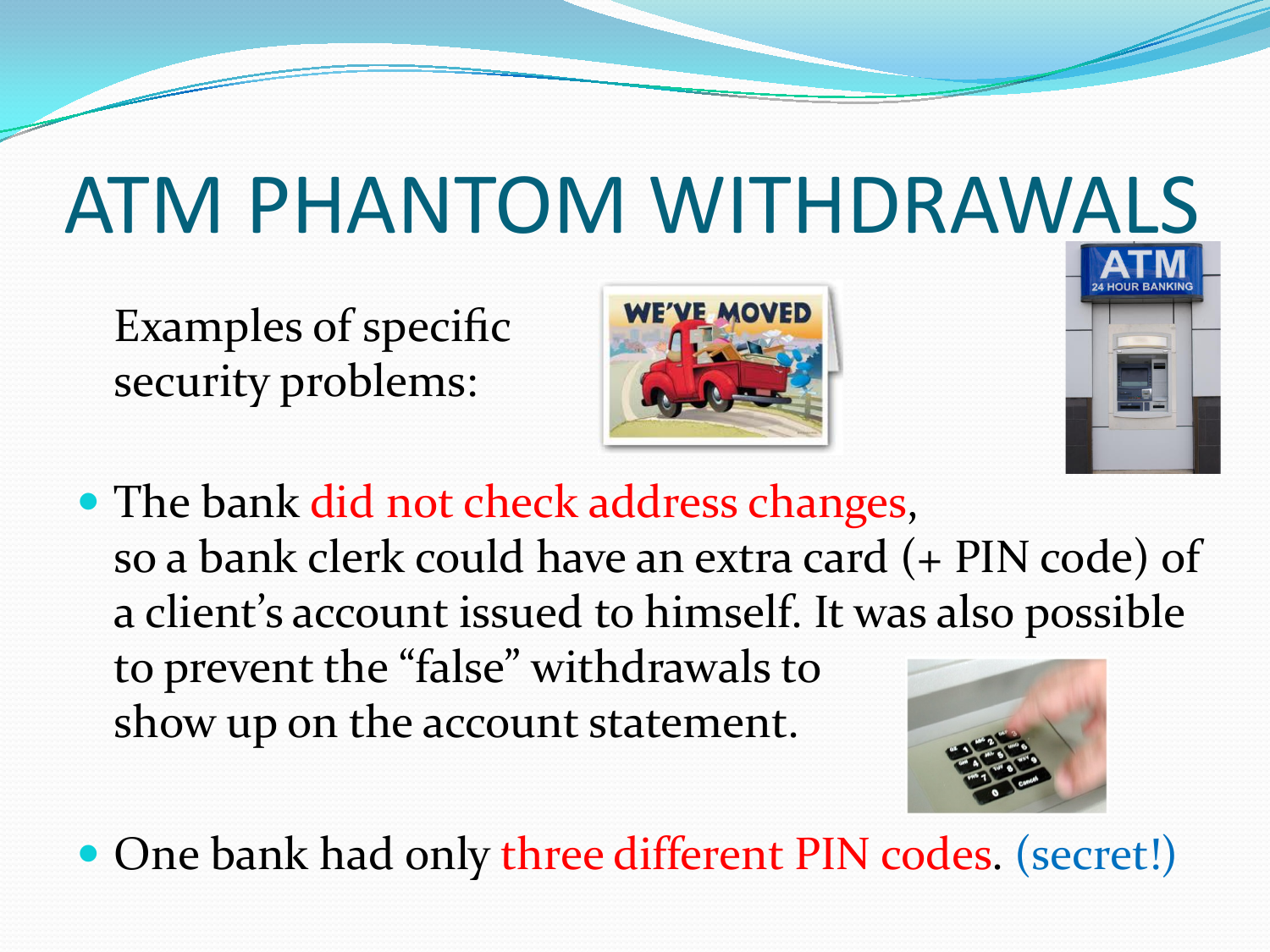Examples of specific security problems (con't):

- Two men were "shoulder surfing" in the ATM queue to acquire PIN codes plus taking care of discarded ATM tickets (with the account number!) The system permitted manual entry of account number. (The problem was known and reported several years before.) Rechargeat<br>Dhone Car
- **Insertion of telephone card =** = identical to last card inserted!



• A specific 14-digit sequence (introduced for testing purposes) would output ten banknotes!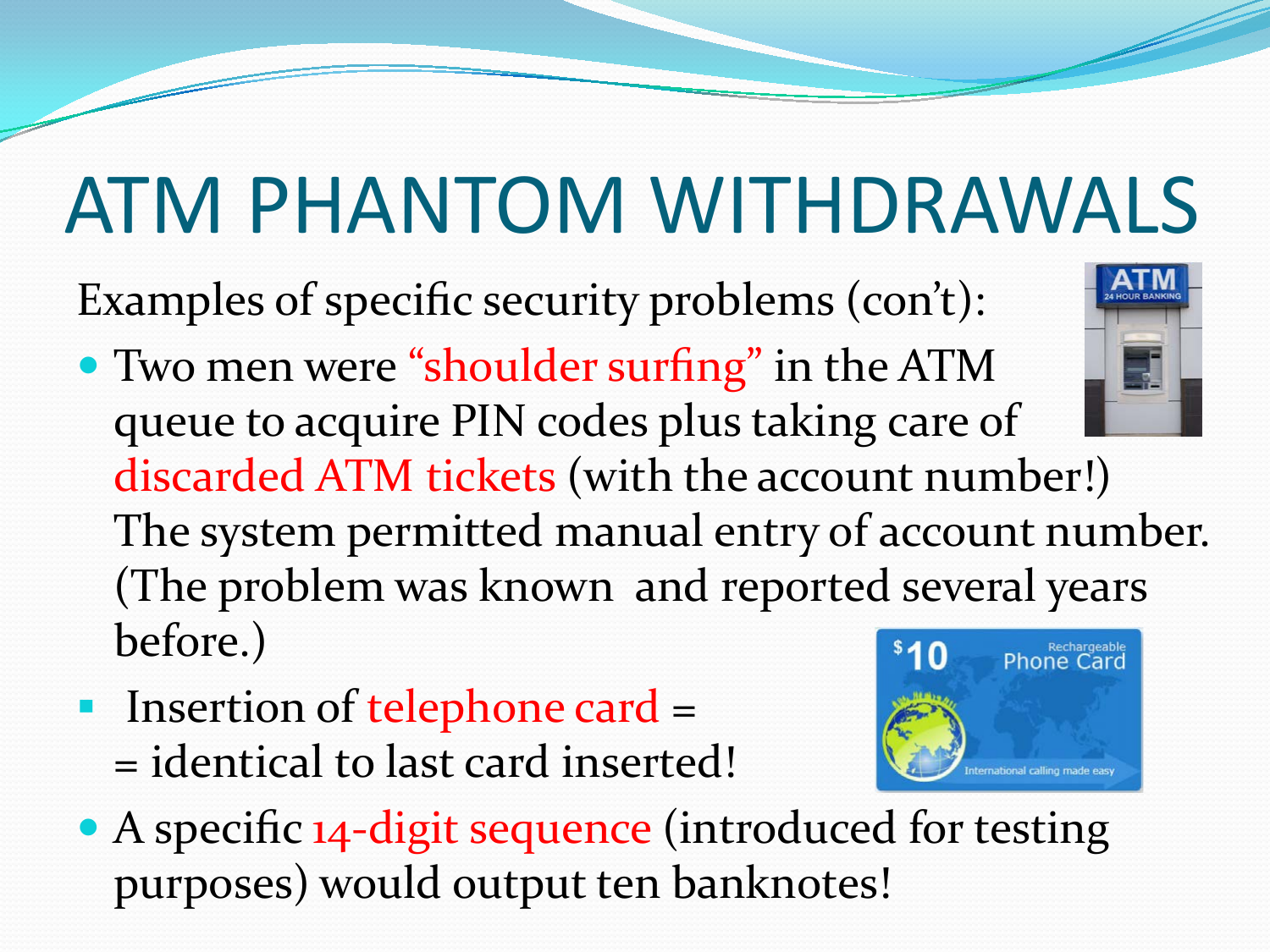#### Organizational Security Policy

"formal statement of rules by which people given access to organization's technology and information assets must abide"

• The term is also used in other contexts

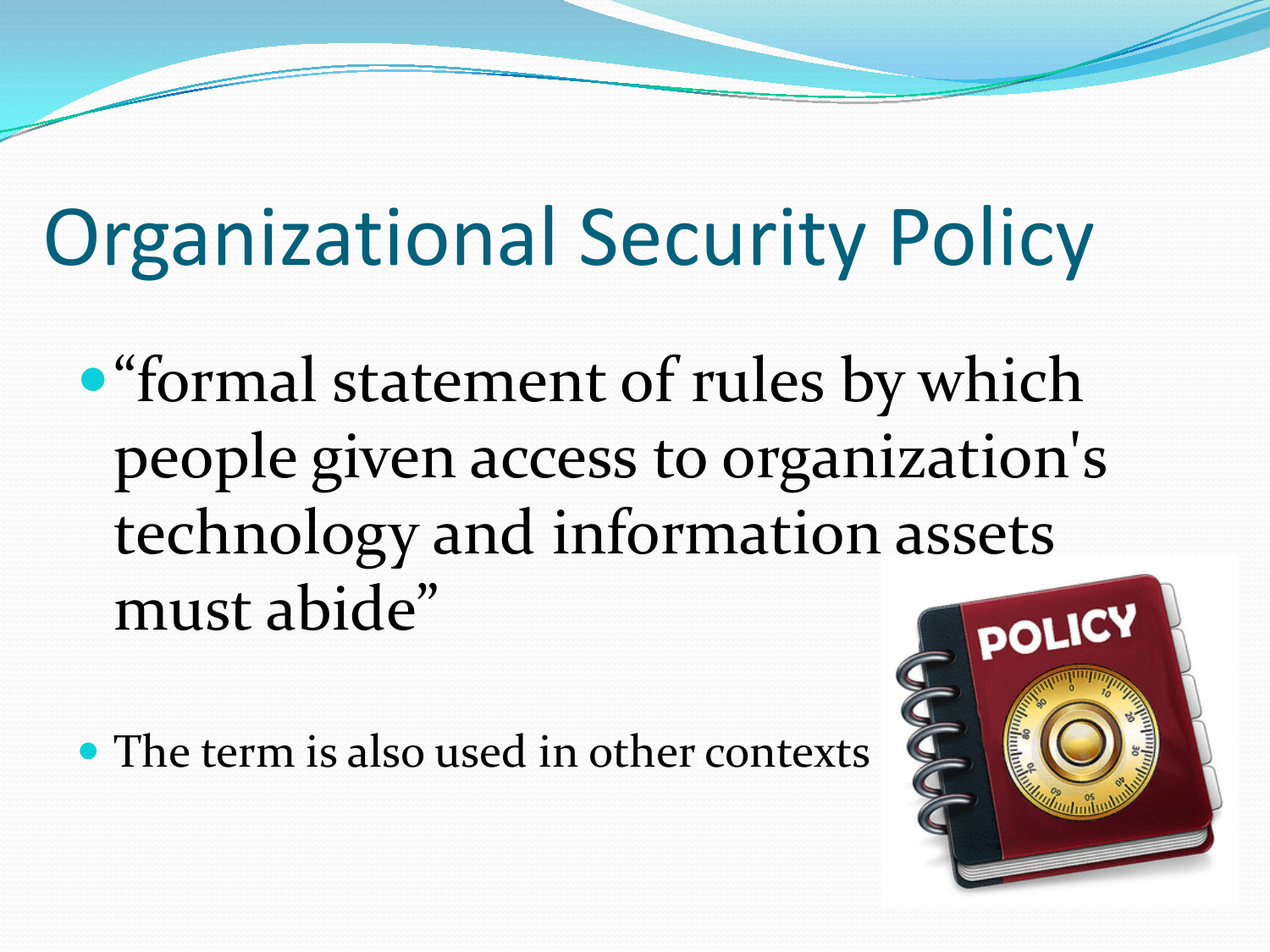#### Organizational Security Policy

- need written security policy document
- to define acceptable behavior, expected practices, and responsibilities
	- makes clear what is protected and why
	- articulates security procedures / controls
	- states responsibility for protection
	- provides basis to resolve conflicts
- must reflect executive security decisions
	- protect info, comply with law, meet org goals

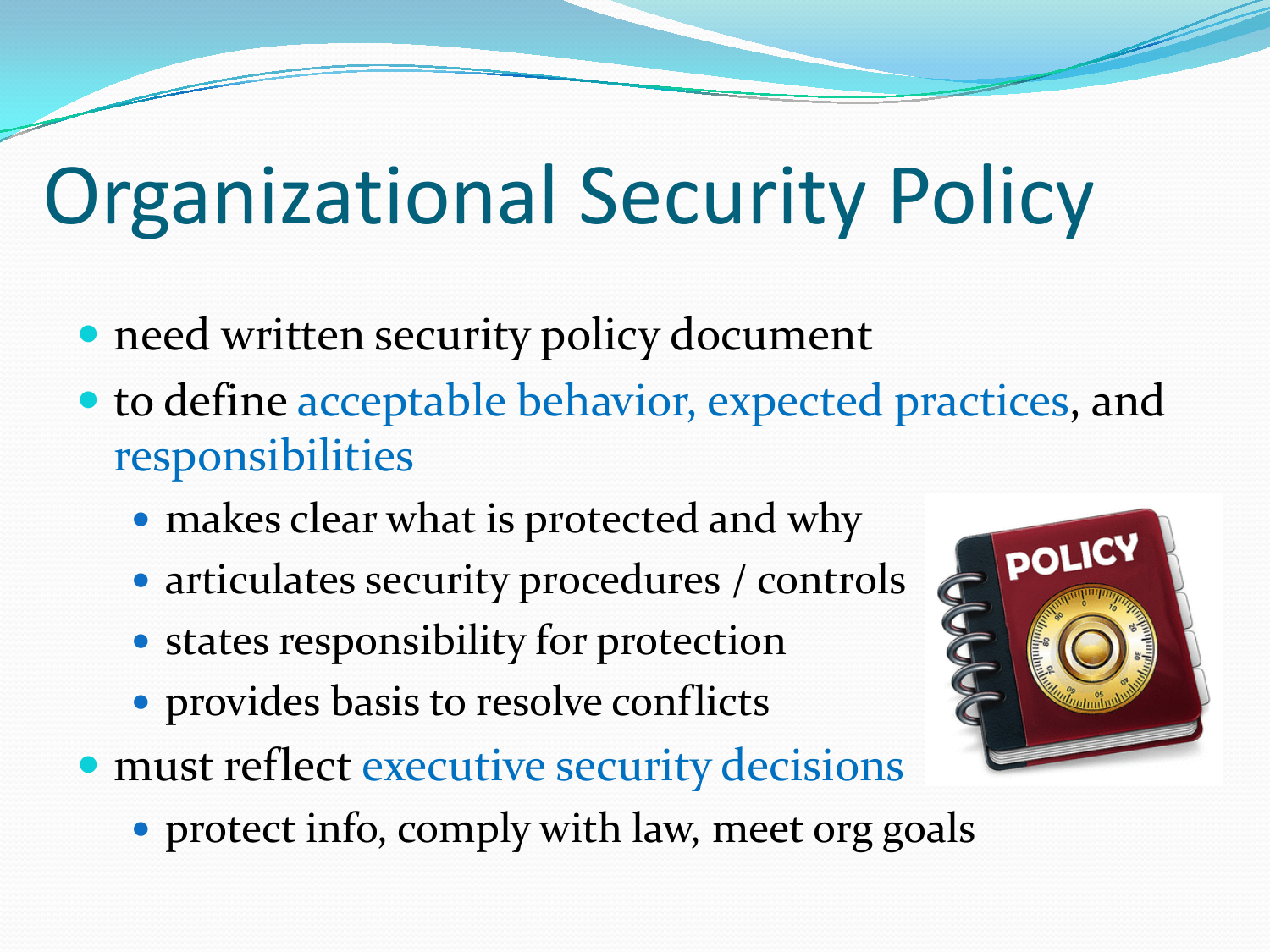#### Policy Document Responsibility

- security policy needs broad support
- especially from top management
- should be developed by a team including:
	- site security administrator, IT technical staff, user groups administrators, security incident response team, user groups representatives, responsible management, legal counsel

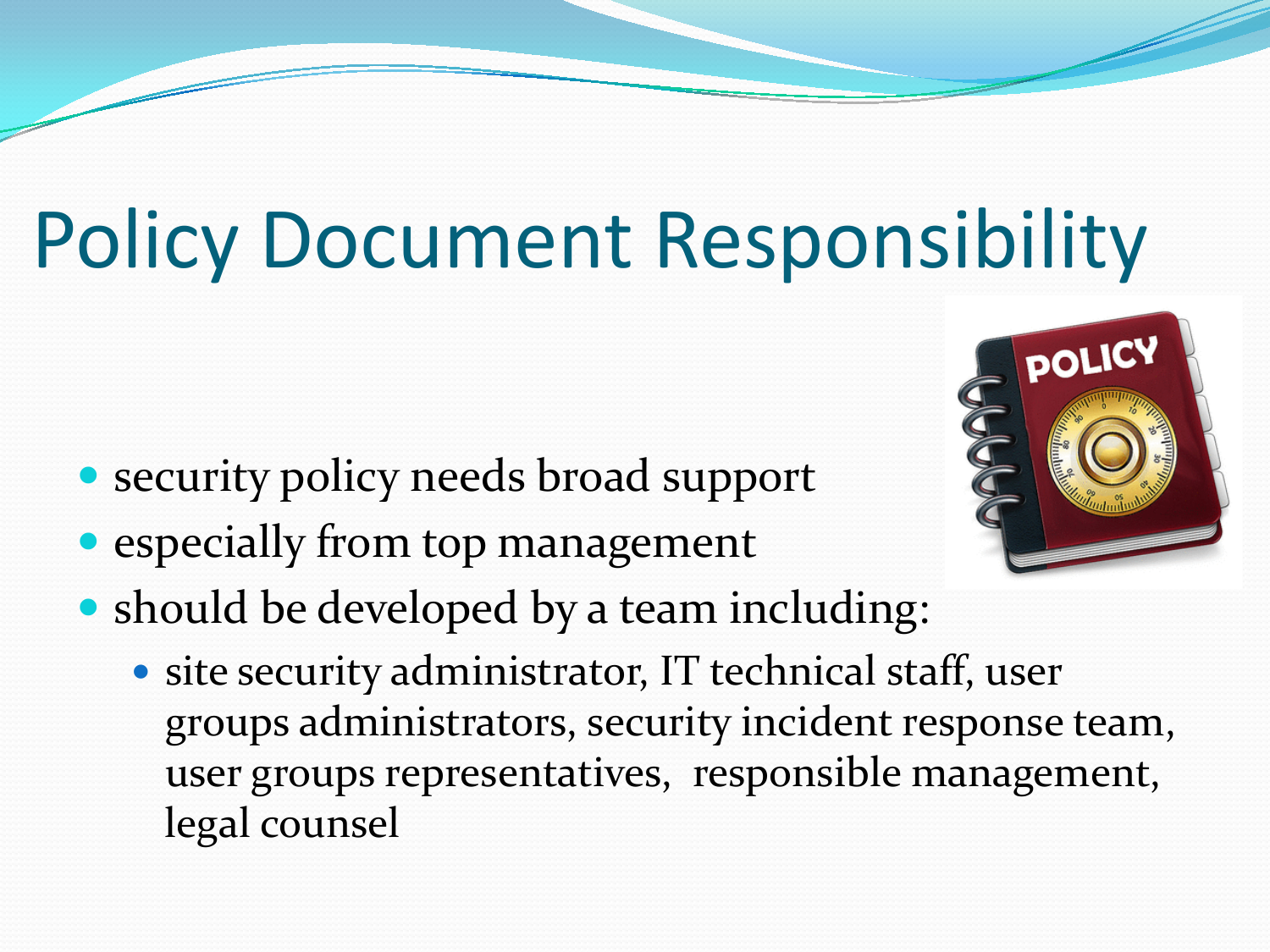#### Security Policy Topics

- principles
- organizational reporting structure
- physical security
- hiring, management, and firing
- data protection
- communications security
- hardware
- software
- operating systems



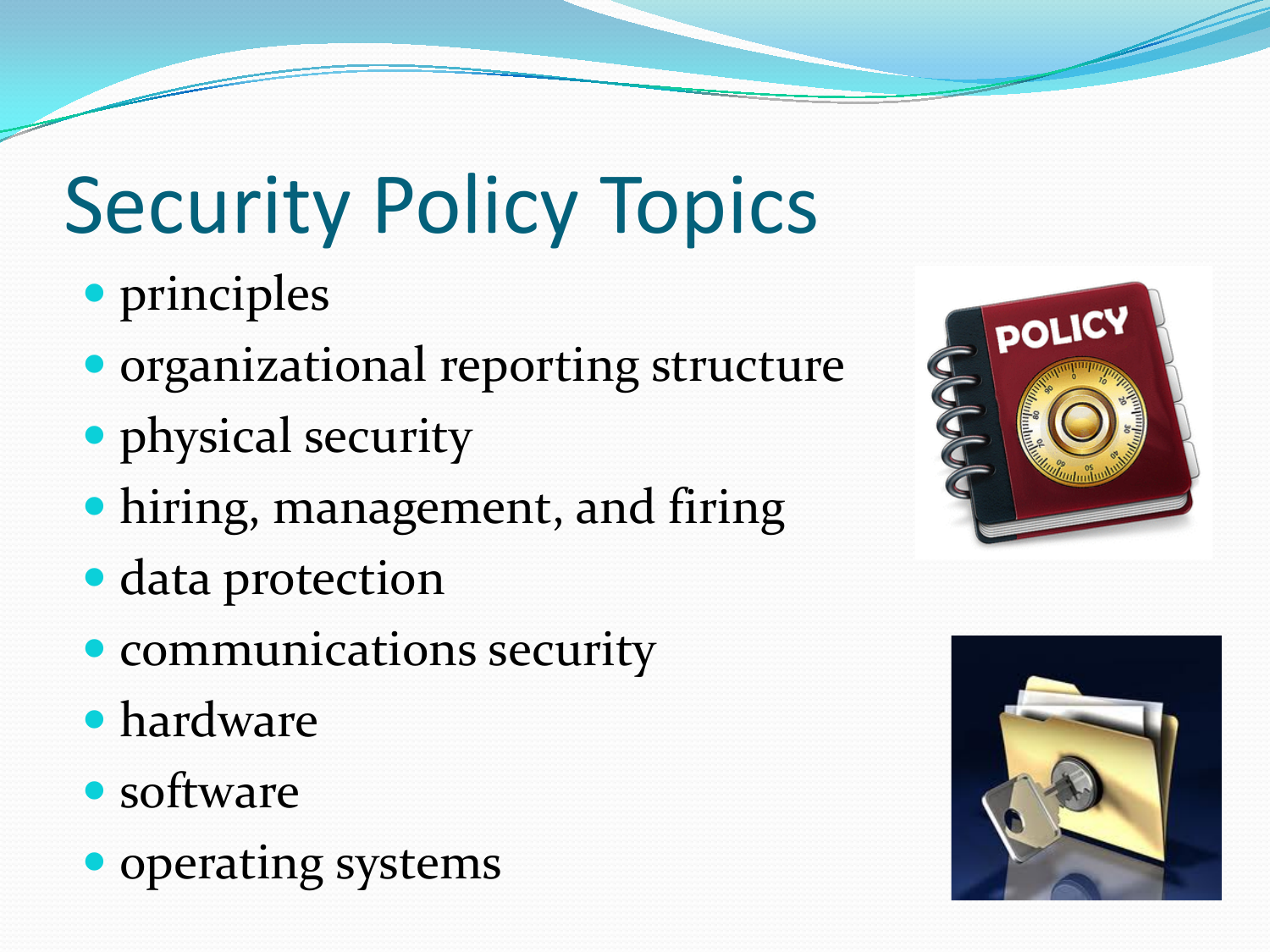#### Security Policy Topics cont'd

- technical support
- privacy
- access
- accountability
- authentication
- availability
- maintenance
- violations reporting
- business continuity
- **Supporting information**



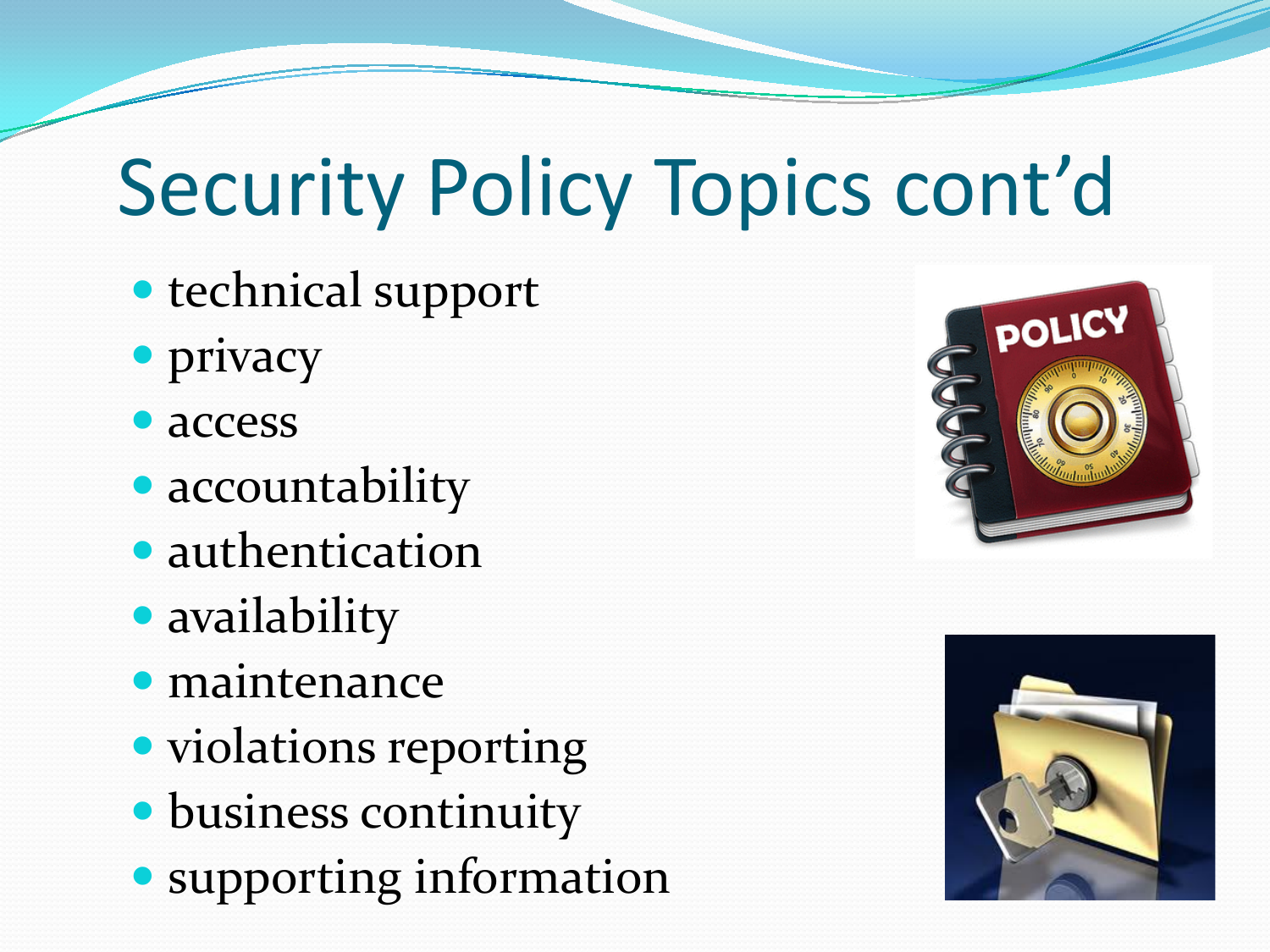#### IT Security Plan

- provides details of
	- what will be done
	- what resources are needed
	- who is responsible
- should include
	- risks, recommended controls, action priority
	- selected controls, resources needed
	- responsible personnel, implementation dates

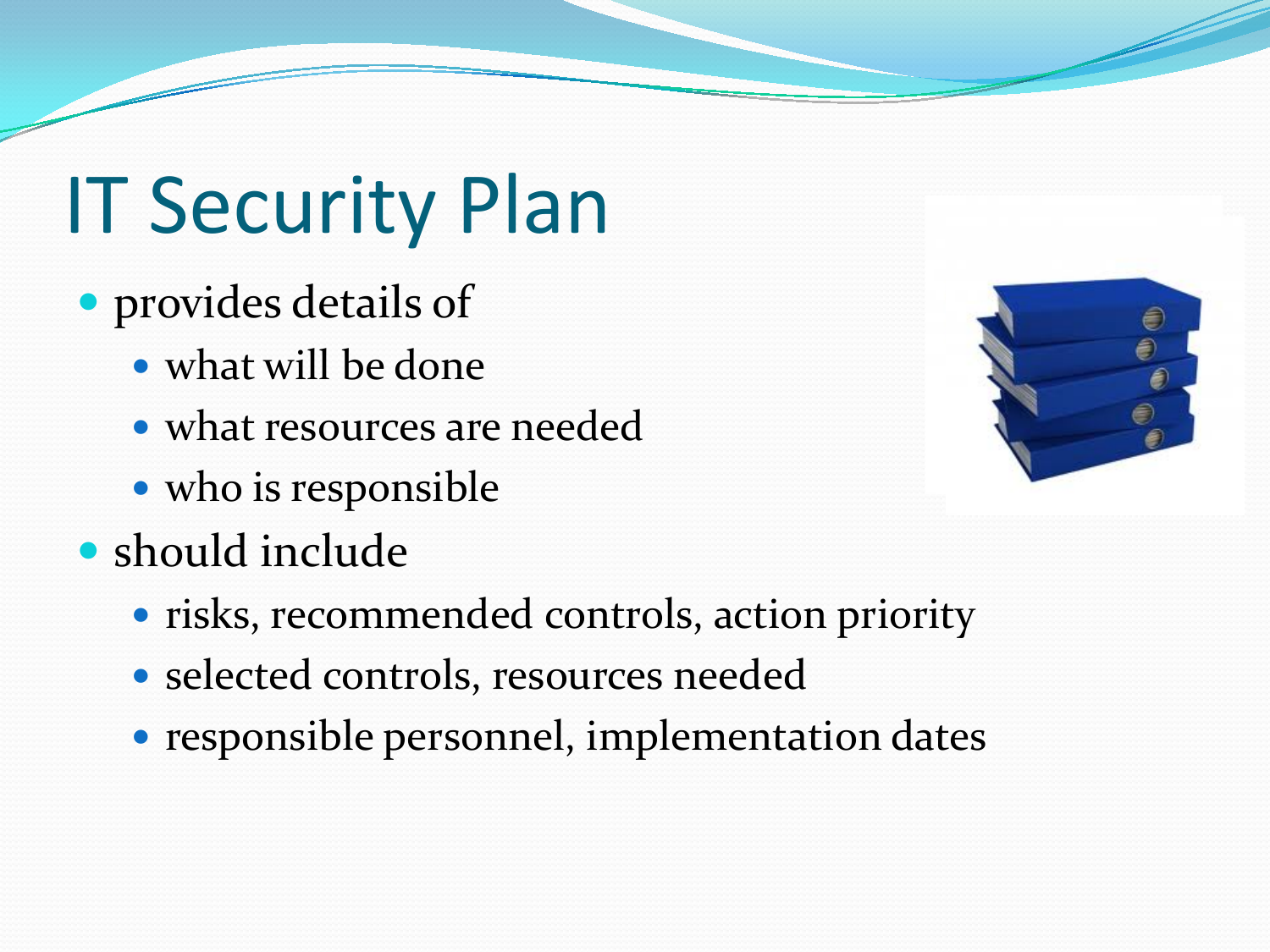#### Implementation Plan

| <b>Risk</b><br>(Asset/Threat) | <b>Level</b><br>of | <b>Recommended</b><br><b>Controls</b> | Prio<br>rity | <b>Selected</b><br><b>Controls</b> | <b>Required</b><br><b>Resources</b> | <b>Responsible</b><br><b>Persons</b> | <b>Start</b><br>$-$ End | <b>Other</b><br><b>Comments</b> |
|-------------------------------|--------------------|---------------------------------------|--------------|------------------------------------|-------------------------------------|--------------------------------------|-------------------------|---------------------------------|
|                               | <b>Risk</b>        |                                       |              |                                    |                                     |                                      | <b>Date</b>             |                                 |
| Hacker attack                 | High               | 1. disable external                   | $\mathbf{1}$ |                                    | $1.3$ days IT                       | John Doe,                            | $1-$                    | 1. need                         |
| on Internet                   |                    | telnet access                         |              | 2.                                 | net admin                           | Lead                                 | Feb-                    | periodic test                   |
| Router                        |                    | 2. use detailed auditing              |              | 3.                                 | time to                             | <b>Network Sys</b>                   | 2006                    | & review of                     |
|                               |                    | of privileged command                 |              | 4.                                 | change $\&$                         | Admin,                               | to $4-$                 | config $\&$                     |
|                               |                    | use                                   |              | 5.                                 | verify router                       | Corporate IT                         | Feb-                    | policy use                      |
|                               |                    | 3. set policy for strong              |              |                                    | config,                             | Support                              | 2006                    |                                 |
|                               |                    | admin passwords                       |              |                                    | write                               | Team                                 |                         |                                 |
|                               |                    | 4. set backup strategy                |              |                                    | policies;                           |                                      |                         |                                 |
|                               |                    | for router config file                |              |                                    | $2.1$ day of                        |                                      |                         |                                 |
|                               |                    | 5. set change control                 |              |                                    | training for                        |                                      |                         |                                 |
|                               |                    | policy for the router                 |              |                                    | net admin                           |                                      |                         |                                 |
|                               |                    | configuration                         |              |                                    | staff                               |                                      |                         |                                 |
|                               |                    |                                       |              |                                    |                                     |                                      |                         |                                 |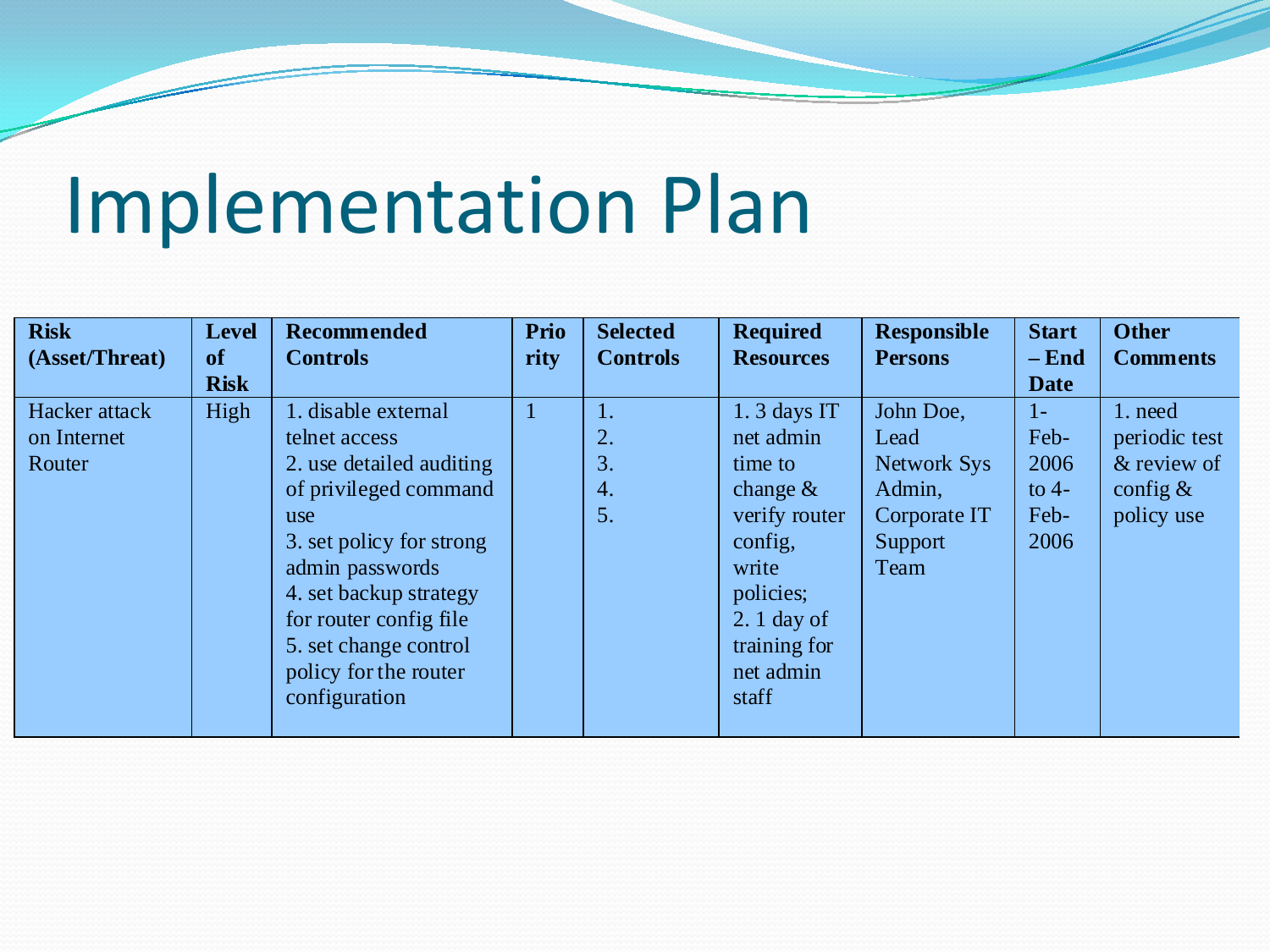## Change and Configuration Management

- change management is the process to review proposed changes to systems
	- evaluate security and wider impact of changes
	- part of general systems administration process
- configuration management is keeping track of configuration and changes to each system
	- to help restoring systems following a failure
	- to know what patches or upgrades might be relevant
	- also part of general systems administration process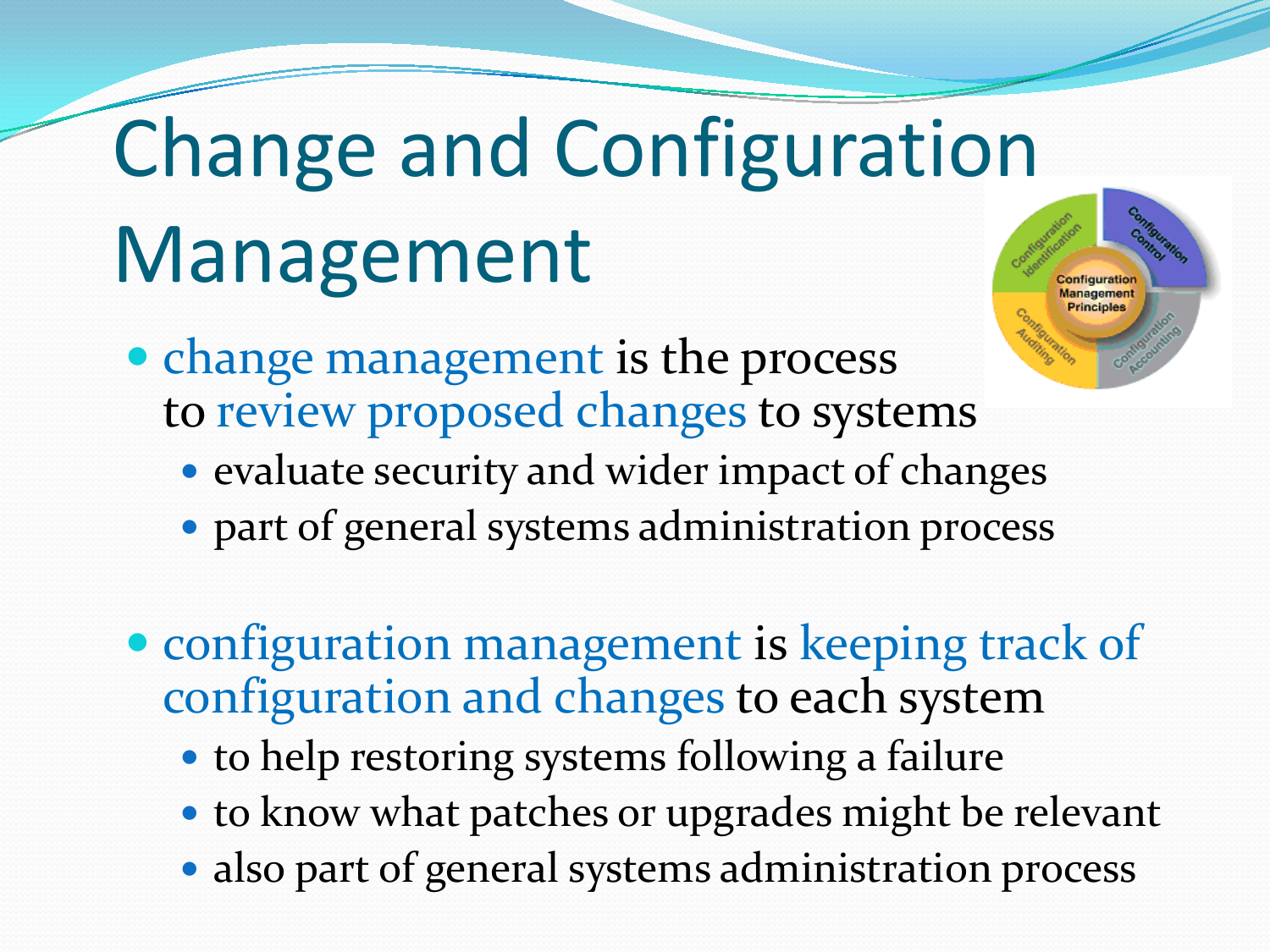#### Incident Handling

- need procedures specifying how to respond to a security incident
- reflect range of consequences on the organisation
- codify action to avoid panic
- detect potential incidents
- help personnel to recover quickly



- document breaches for future reference
- use information gathered during incident handling to better prepare for future incidents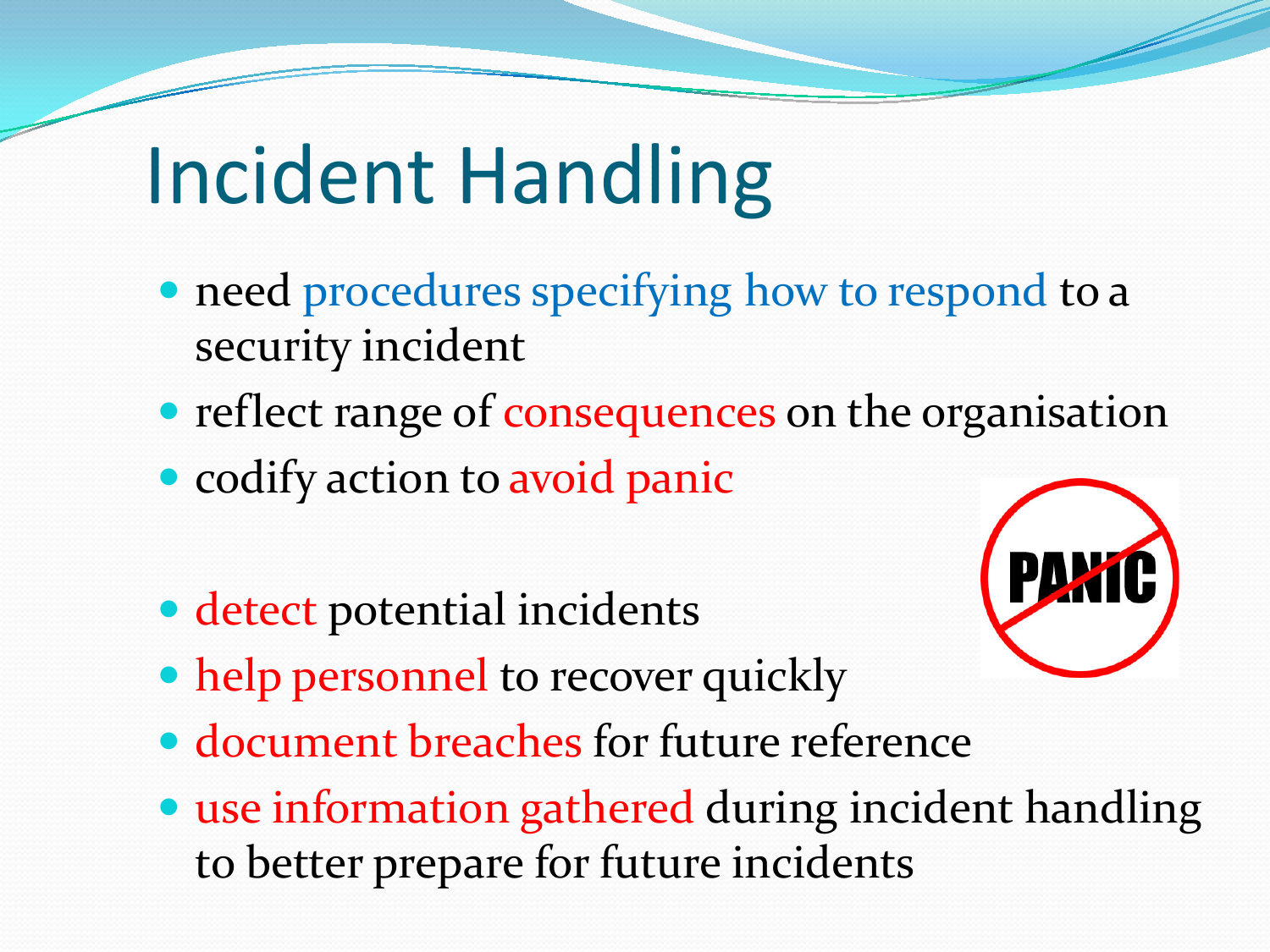## Personnel Security: Security in Hiring Process



- objective:
	- "to ensure that employees, contractors and third party users understand their responsibilities, and are suitable for the roles they are considered for, and to reduce the risk of theft, fraud or misuse of facilities"
- need appropriate background checks, screening, and employment agreements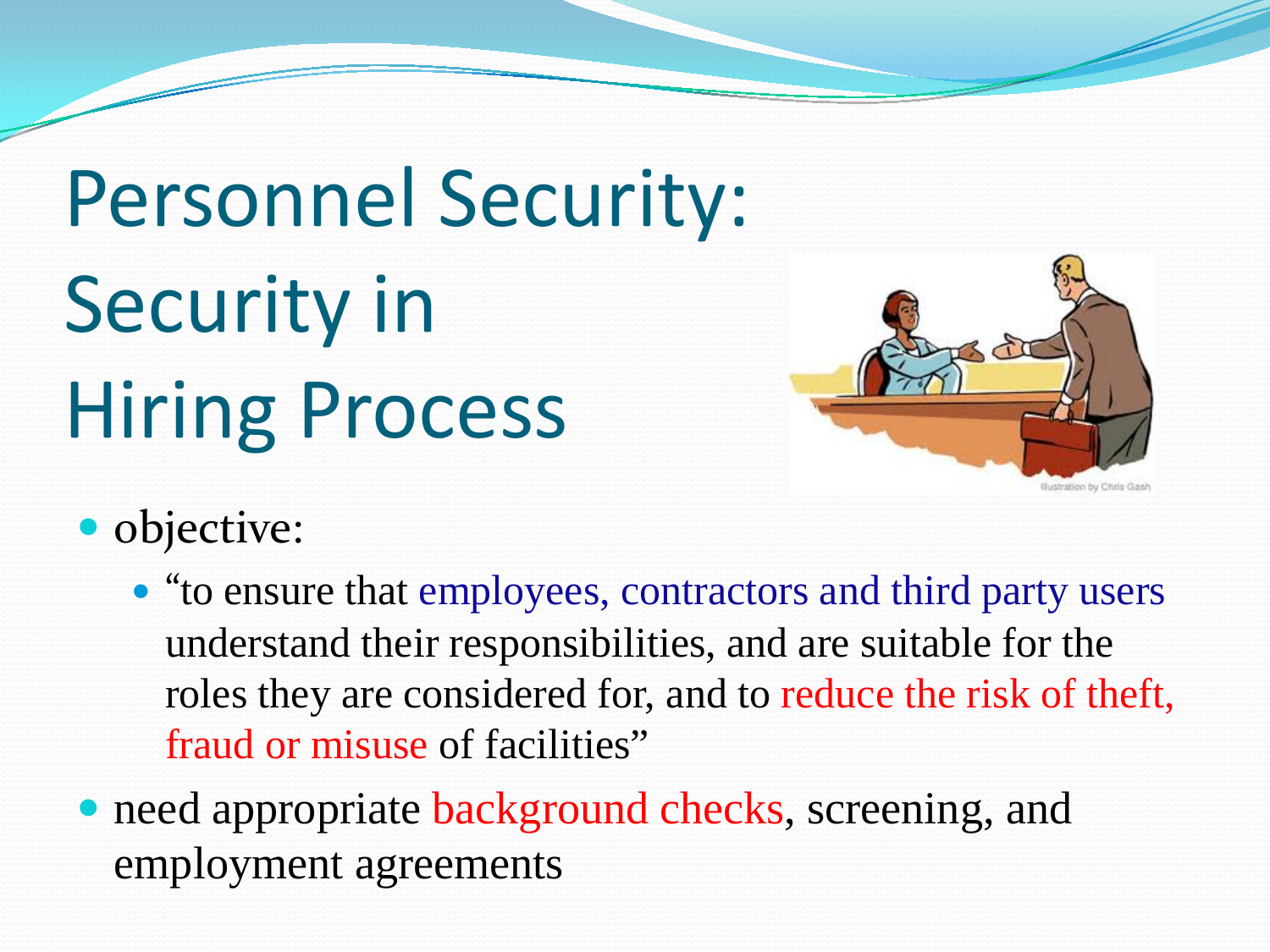## Personnel Security: Employment Agreements

- employees should agree to and sign the terms and conditions of their employment contract, which should include:
	- information on their and the organization's security responsibilities
	- confidentiality and non-disclosure agreement
	- agreement to follow organization's security policy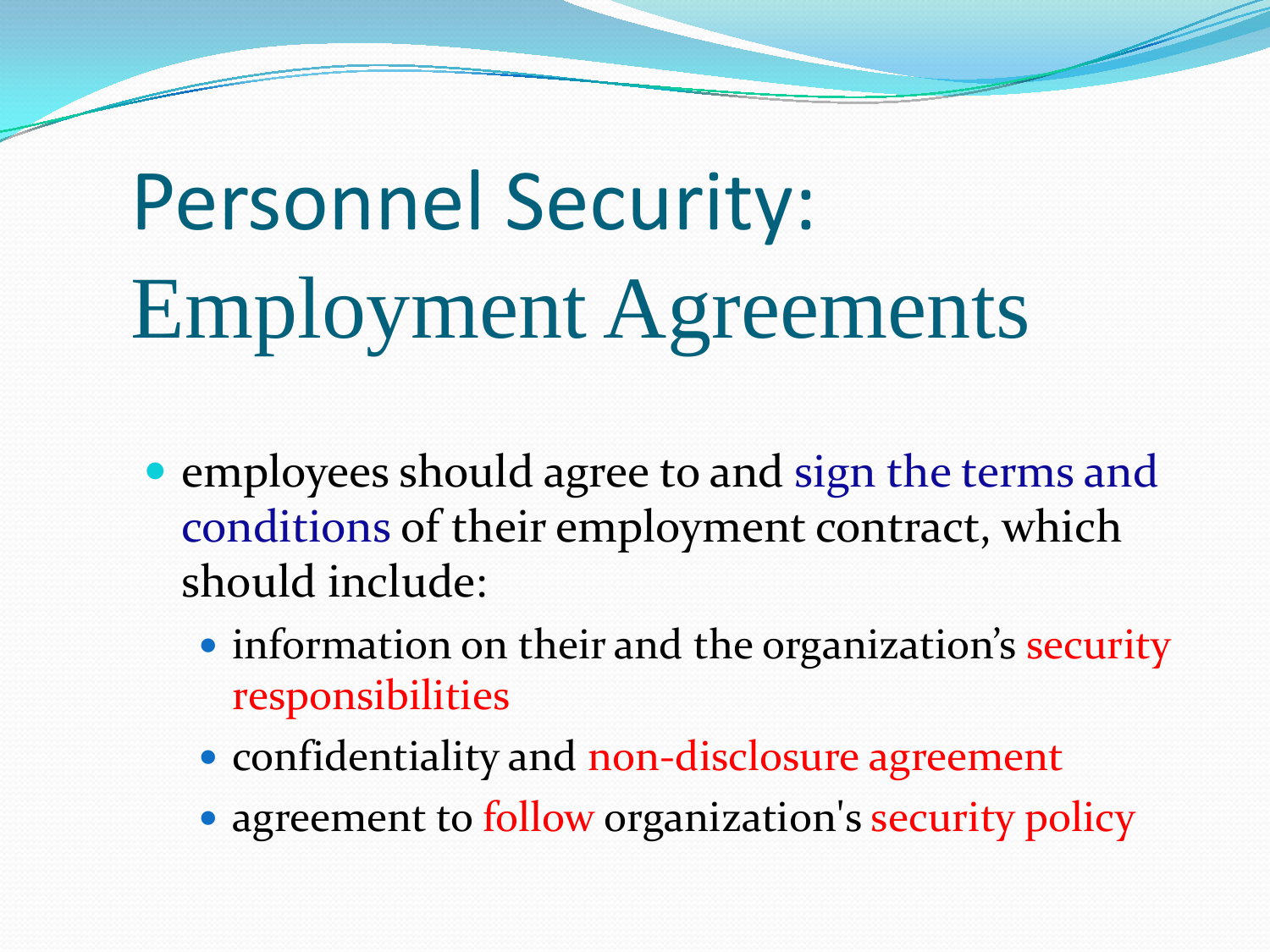## Personnel Security: During Employment

• current employee security objectives:

- ensure employees, contractors, third party users are aware of info security threats and concerns
- know their responsibilities and liabilities
- are equipped to support organizational security policy in their work, and reduce human error risks
- need for security policy and security training
- security principles:
	- principle of least privilege
	- separation of duties (see e.g. Clark-Wilson, Lee-Nash-Poland policies)
	- limited reliance on key personnel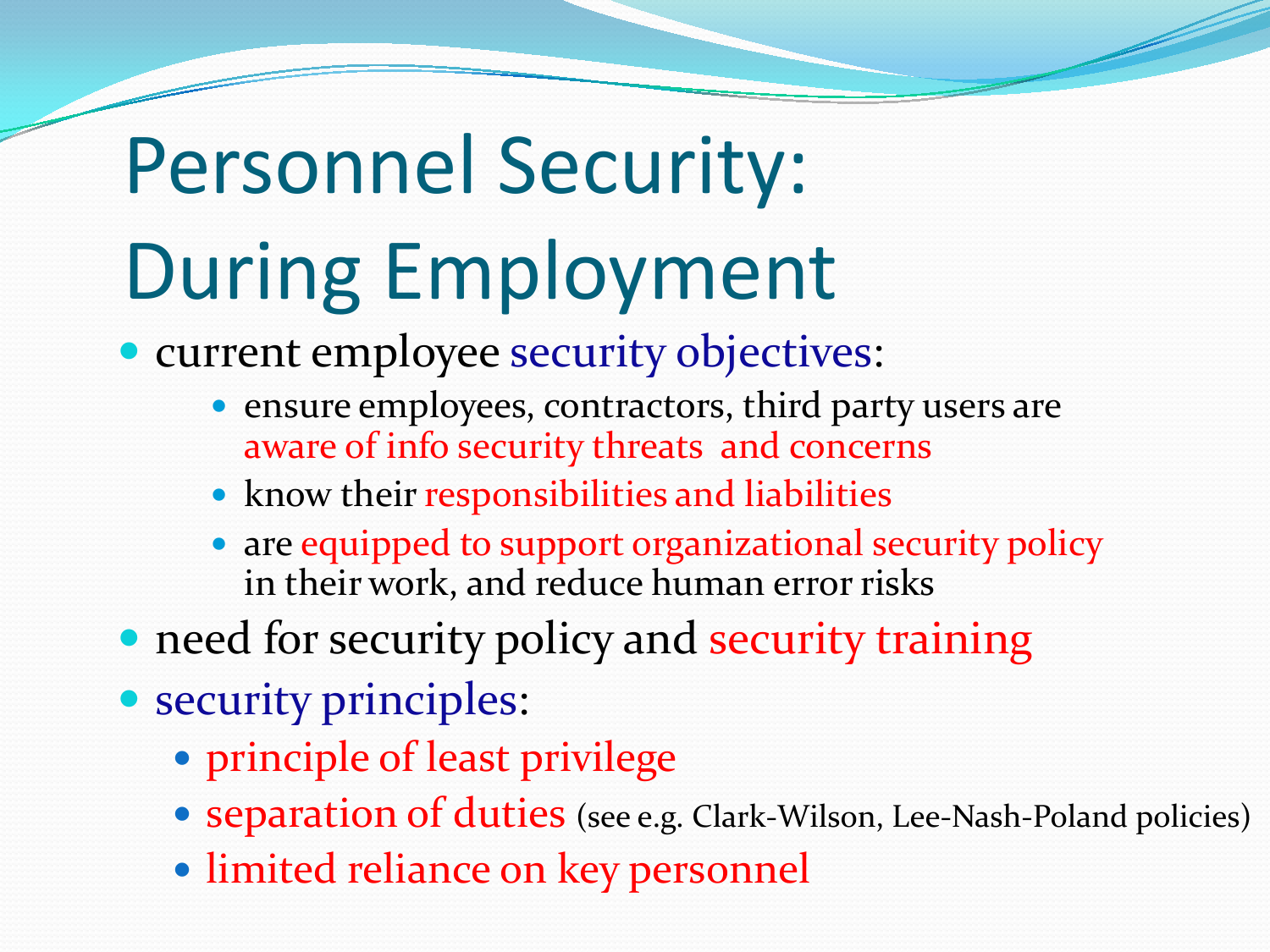## Personnel Security: Termination of Employment

- termination security objectives:
	- ensure employees, contractors, third party users exit organization or change employment in an orderly manner
	- return of all equipment
	- **removal of all access rights**
- **•** critical actions:
	- remove name from authorized access list
	- inform guards that general access not allowed
	- remove personal access codes, change lock combinations, reprogram access card systems, etc
	- recover all assets